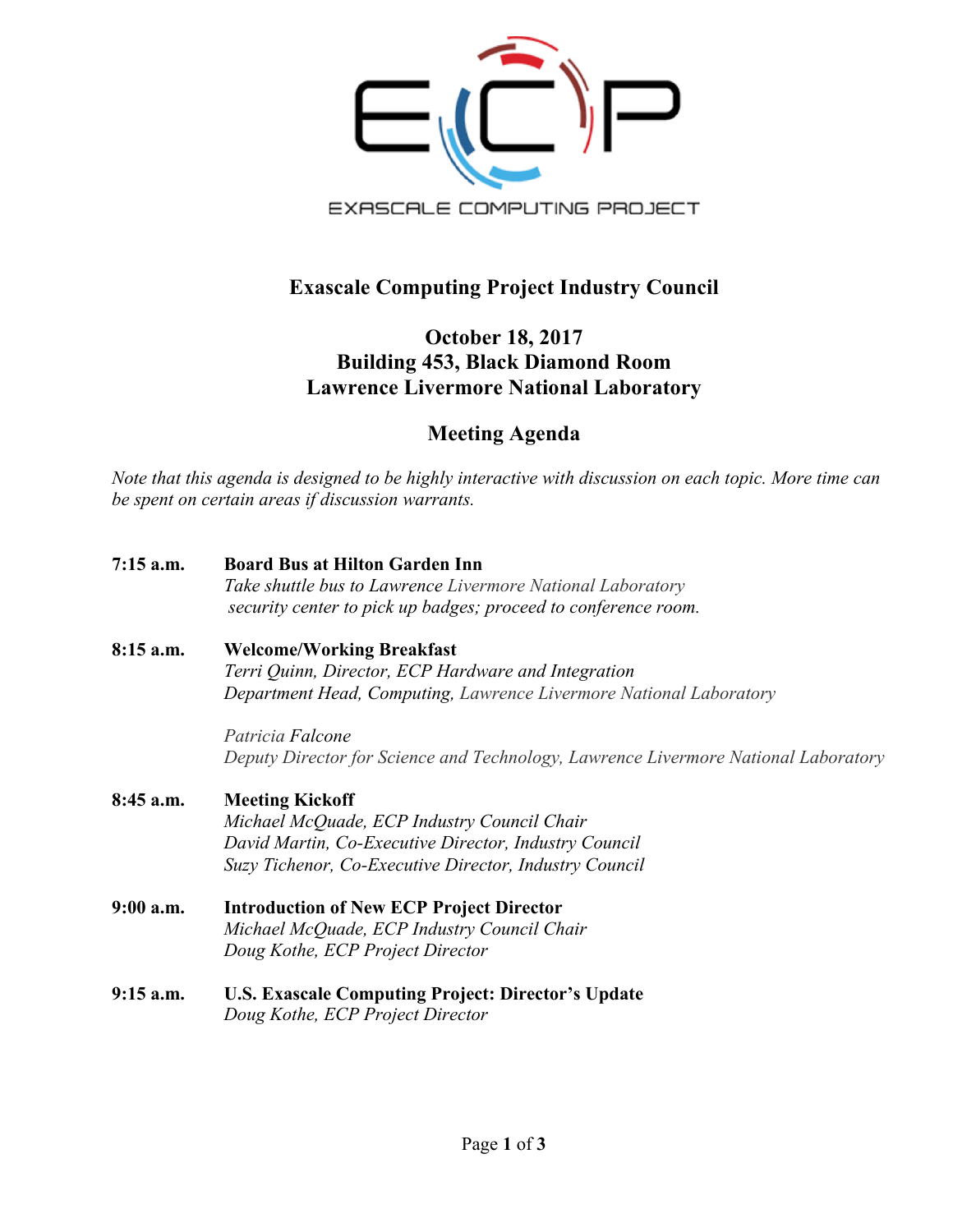

- **9:45 a.m. ECP Software Development Update and Demonstration of the ECP ExaSky Cosmology Application and its Use of ECP Software Technology Capabilities** *Rajeev Thakur, ECP Jim Ahrens, ECP Data Analytics and Visualization Lead*
- **11:00 a.m. Break /Take Group Photo**
- **11:30 a.m. Lightning Round Talks on Industry Requirements** *Alan Palkowitz, Vice President, Discovery Chemistry Research and Technologies Eli Lilly and Company*

*Amit Verma, Senior Director - Engineering Services Whirlpool Corporation*

**12:00 p.m. Working Lunch: Gaining Access to Department of Energy HPC Systems and Expertise**

> *Suzy Tichenor, Director, Industrial Partnerships Program, Computing and Computational Sciences, Oak Ridge National Laboratory*

*David Martin, Manager, Industry Partnerships and Outreach, Argonne Leadership Computing Facility, Argonne National Laboratory*

*Lori Diachin, HPC4Mfg Program Director, Lawrence Livermore National Laboratory*

*Wayne Miller, Deputy Director, High Performance Computing Innovation Center, Lawrence Livermore National Laboratory*

- **1:15 p.m. Hardware Technology Update** *Terri Quinn, Director, ECP Hardware and Integration*
- **1:45 p.m. Application Development Update** *Erik Draeger, ECP Deputy Director, Application Development*
- **2:15 p.m. Break**